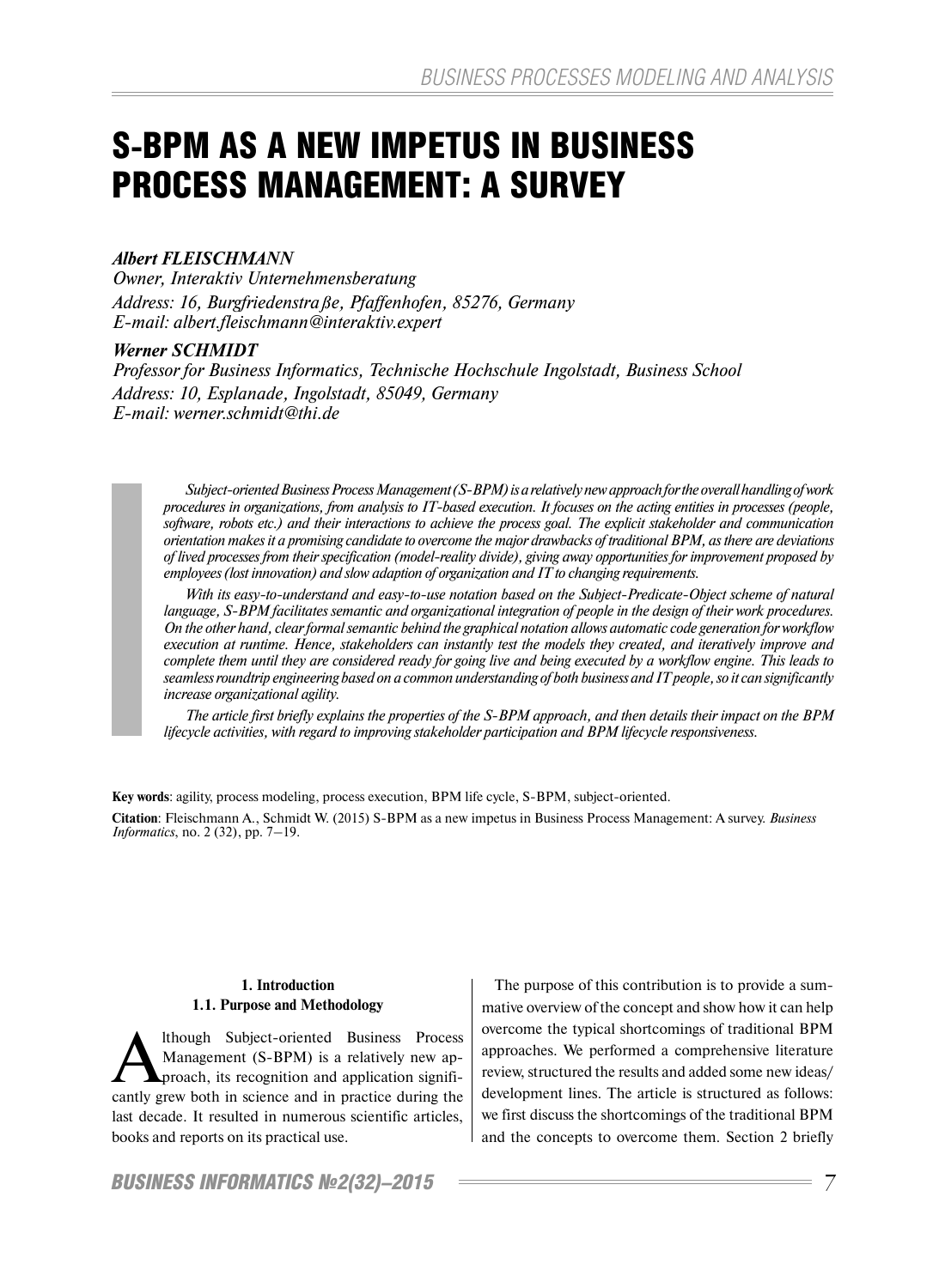introduces the S-BPM approach, before we explain in Section 3 how S-BPM can influence single BPM life cycle activities and the overall BPM meta process, with respect to the improvement concepts mentioned in section 1.2. The conclusion in section 4 summarizes the S-BPM contributions to a more contemporary BPM, and touches some aspects of its further development.

# **1.2. Shortcomings of the Traditional BPM**

*Scientific Management* by Taylor, aiming at efficient operation in a well-structured, stable, predictable economic environment, still forms the basis of traditional BPM. However, today's enterprises often compete in global and dynamic markets, which requires high flexibility with regard to their product and service offerings, as well as their processes. As a consequence they need to shift to a more agile, self-organized form of organization [cf. 1, 10], by 'fundamentally and holistically rethinking how the work is done, who does it, and how insights derived from social interactions are analyzed and acted on within the process' [14]. This also refers to radical changes in the BPM life cycle [2, 26].

Due to its roots, the traditional BPM shows some significant shortcomings with regard to the required shift [3, 10, 21] (see Table 1, left column). In order to overcome them, a number of remedy concepts have been identified (*see Tab. 1*, right column) [2, 10]. As we will show later, S-BPM contributes a good part to the implementation of those concepts.

# **2. Introduction to S-BPM [12] 2.1. Properties**

S-BPM is not just another modeling language, but a comprehensive methodology spanning the whole BPM life cycle. It suggests a shift of the paradigm, from the traditional control flow-based view to a stakeholderand communication-oriented view of business processes. The subjects represent active entities in a process, and they behave in a certain way to accomplish the goal. Their behavior includes exchanging messages and performing activities with business objects. Hence, a subject-oriented specification of a process follows the standard sentence semantics of a natural language consisting of subject, predicate and object.

This is reflected in the graphical notation with only a few symbols. Constructing a Subject Interaction Diagram (SID) depicting the communication structure of a process only requires subjects and messages as symbols (*see Fig. 1*). Symbols for a function state, a send state and a receive state is all that is necessary to describe the sequential subject activities in the Subject Behavior Diagram (SBD, see Fig. 2). Behaviors are synchronized by messages (see the arrows *in Fig. 2*).

The graphical notation is based on a clear formal semantic, allowing for automated code generation (executable models).

This means there is only one model serving both as a communication means for business and IT people,

*Table 1.* 

| <b>Shortcomings [3, 10, 21]</b>                                                                                                                                                                                                                                                                                                                                                              | <b>Remedy Concepts [2, 10]</b>                                                                                                                                                                                                                                                                                                                                                                                                                                                       |
|----------------------------------------------------------------------------------------------------------------------------------------------------------------------------------------------------------------------------------------------------------------------------------------------------------------------------------------------------------------------------------------------|--------------------------------------------------------------------------------------------------------------------------------------------------------------------------------------------------------------------------------------------------------------------------------------------------------------------------------------------------------------------------------------------------------------------------------------------------------------------------------------|
| <b>Model-reality divide</b><br>Process implementation often does not sufficiently incorporate<br>(well-defined) models causing their insufficient adoption by<br>stakeholders. As a consequence, processes often are not<br>executed the way they are modeled.<br><b>Lost innovation</b><br>Existing knowledge for improvement often is not being utilized,<br>or it is not even recognized. | <b>Semantic Integration</b><br>Overcoming semantic barriers caused by different languages of the<br>participants. For communication and mutual understanding, the community<br>needs to be provided with a universal language covering all relevant<br>aspects of business processes enabled by simple syntax. A minimum<br>number of elements should allow high expressiveness with clearly defined<br>semantics, which can be quickly mastered even by inexperienced users<br>[24] |
| caused by                                                                                                                                                                                                                                                                                                                                                                                    | <b>Organizational Integration</b>                                                                                                                                                                                                                                                                                                                                                                                                                                                    |
| Information pass-on threshold<br>People do not pass on improvement proposals because the<br>process might be too complicated and non-transparent.<br>Lack of information fusion                                                                                                                                                                                                              | Overcoming organizational barriers to avoid stakeholder exclusion,<br>which can be caused by a lack of education, method and tool literacy, or<br>simply not being part of the eligible groups in the organization. This also<br>addresses the necessity to successfully organize participation of people<br>with different objectives, abilities, competencies, positions, as well as to<br>motivate them to contribute. [24].                                                      |
| Organizational, methodological or tooling issues hinder<br>stakeholder participation. The reasons for exclusion can include<br>too formal modeling languages, too complicated software etc.<br>Thus, users cannot actively participate in the creation of their<br>work procedures, so they need to adopt those defined for them<br>in a top-down manner by 'white collar' experts.          | <b>BPM Life Cycle Responsiveness</b><br>Responsiveness of the BPM meta process needed to overcome procedural<br>barriers. This means to design the BPM life cycle for flexible use, in order<br>to quickly adapt to the environment changes, increasing organizational<br>agility.                                                                                                                                                                                                   |

#### **Shortcomings of the traditional BPM and remedy concepts**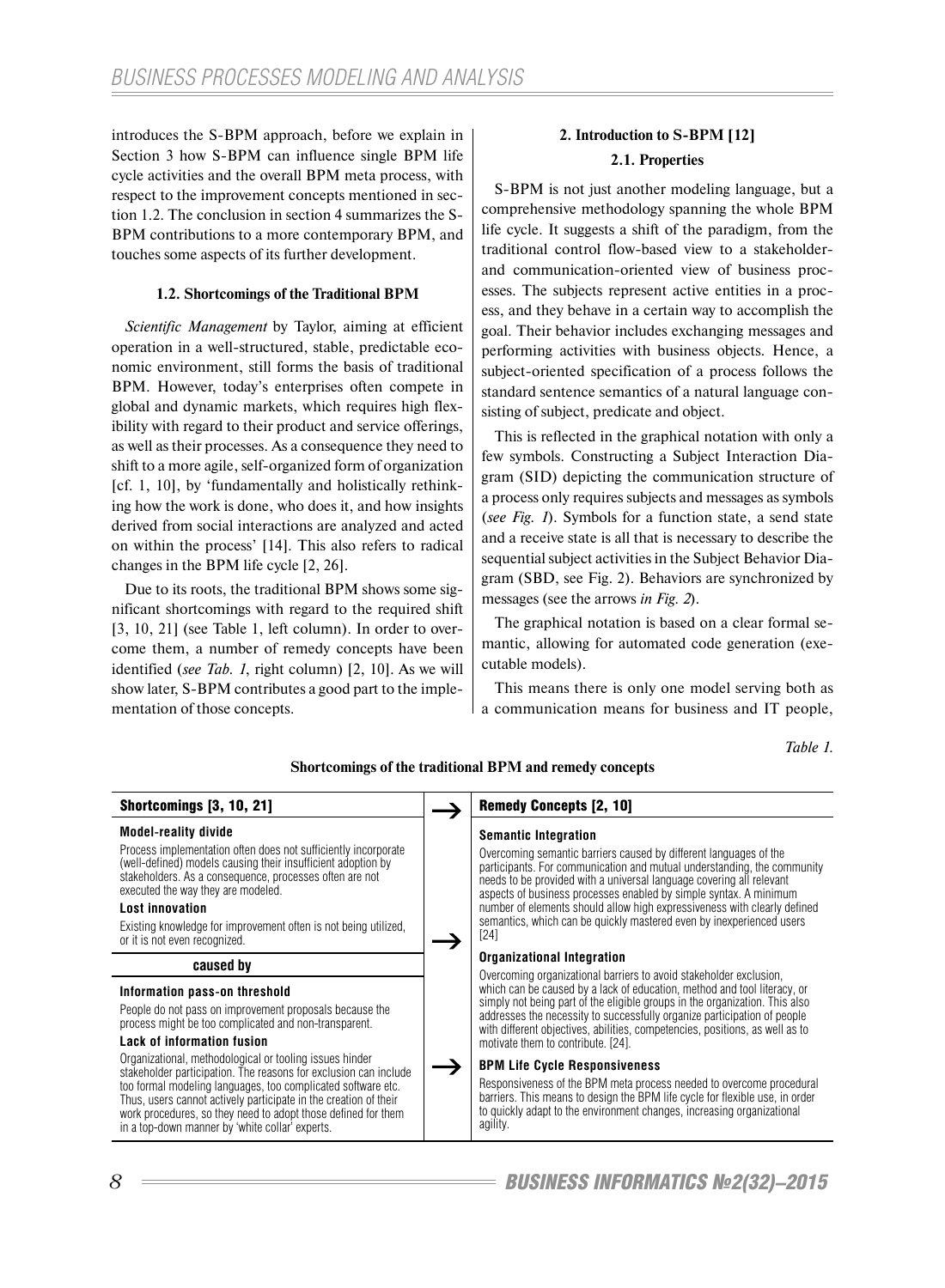

*Fig. 1*. Subject interaction diagram for a business trip request process



*Fig. 2.* Subject behavior diagrams for Employee and Manager

and as a business specification to generate the workflow application form. As a consequence, there is no inconsistency between the modeled behavior and implemented workflow system, the way it often can be seen in traditional BPM approaches, where transforming the business model into a technical implementation creates a gap from the very beginning, and over time increases it in case of changes. To the contrary, S-BPM facilitates seamless roundtrip engineering, immediately feeding back user experience to the model from validation (see Section 3.2), as well as from execution (see Section 3.4).

*BUSINESS INFORMATICS №2(32)–2015 9*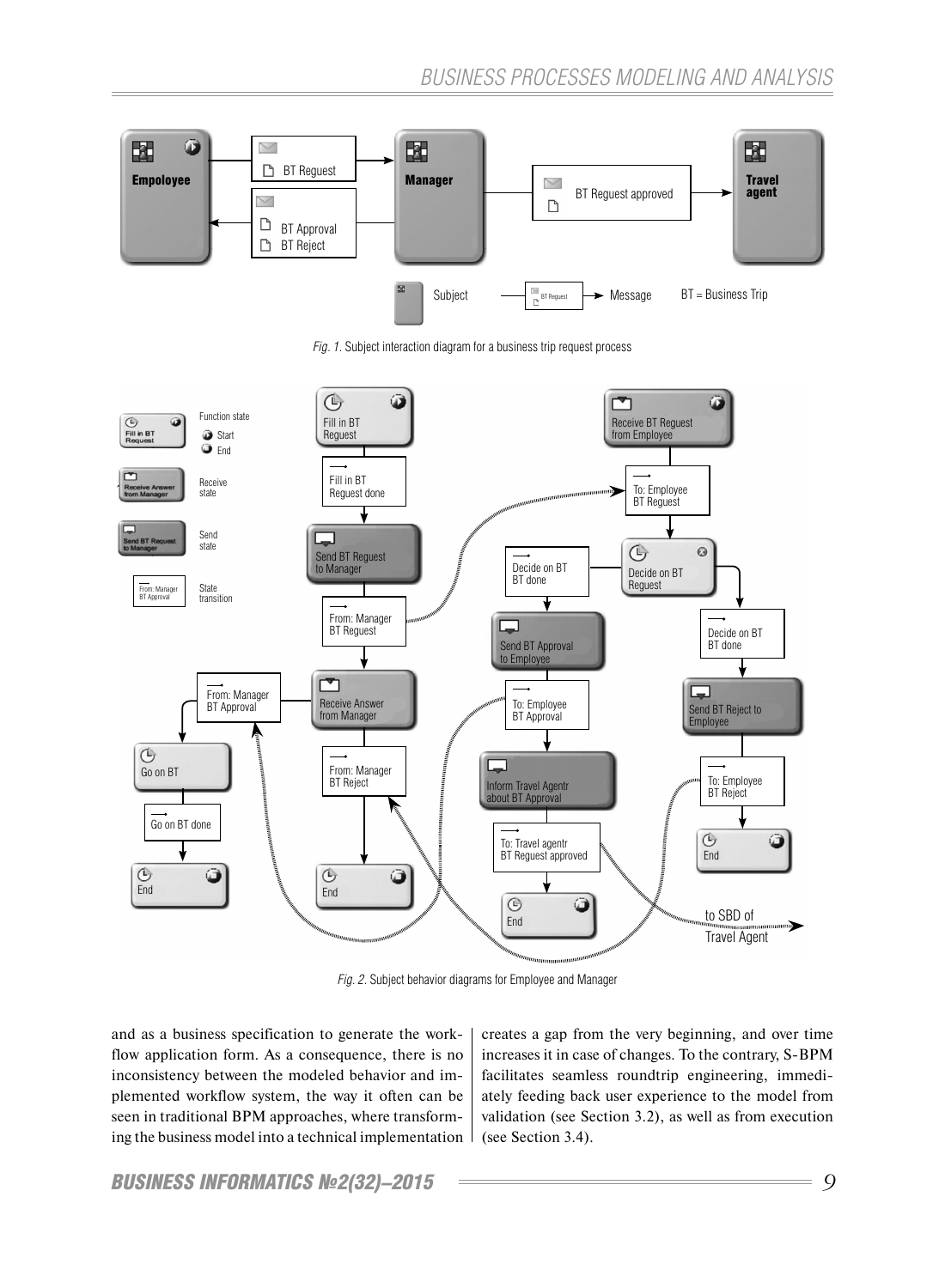# **2.2. Constituents [10]**

The major ingredients of the S-BPM concept come from sociology and information science. The starting point for Fleischmann's developing S-BPM was Luhmann's statement that the smallest unit of organizations as social systems is communication, which is mostly implemented among humans through natural language with a subject, predicate and object. Looking for a way to model such communication, he was inspired by Calculus of Communicating Systems and Communicating Sequential Processes, process algebras by Milner and Hoare for specifying the communication (of processes) in concurrent systems (e.g., in operating systems). Adding aspects of object orientation, an input pool concept for message exchange and the aforementioned graphical notation, Fleischmann developed the Parallel Activities Specification Scheme (PASS), the core of S-BPM. The correctness of its formal semantic was proven by Börger, using the Abstract State Machine concept.

# **2.3. S-BPM in practice and science**

Subject-oriented Business Process Management has been successfully applied in several countries and various industries like financial, telecommunication and health service providing, car manufacturing, publishing houses, as well as several application domains like IT service management, incident management or customer knowledge management [4, 5, 16, 19, 27]. It has been used by such companies as NEC, Hitachi, Swisscom and Fiducia.

The S-BPM approach is scientifically grounded by a lot of research work. Its establishment and further development is also accompanied by manifold scientific activities, not only bringing up additional features, but also providing proofs of the concepts and looking for beneficial use in operational practice. Examples for results of such activities in form of events, projects, publications, or institutions are:

International S-BPM ONE conference series since 2009, annually bringing together a growing community of researchers and practitioners to share ideas, results, experience around the methodology and tooling (see www.s-bpm-one.org)

 Institute of Innovative Process Management (I2PM). This institution was established to promote innovative scientific discoveries and solutions in the field of process management, as well as to test them through academic work over the long term. The objective is to transfer the expertise from theory to practice (see www.i2pm.net). I2PM is the umbrella institution for the S-BPM ONE conference series, as well as for the Open S-BPM initiative, which aims at spreading the idea and concept of the S-BPM approach, and to stimulating research on it.

 Numerous publications of books and articles in conference proceedings and journals

 Research bodies at universities, for example, in Germany (e.g., in Darmstadt, Ingolstadt, Hof) and Austria (Linz, Graz).

 Research projects run by those research groups in cooperation with partners from industry. Examples here are such EU-funded projects as Interactive Acquisition, Negotiation and Enactment of Subject-Oriented Business Process Knowledge (IANES; http://ianes. eu/) or Subject-Orientation for People-Centred Production (SoPCPro; http://cordis.europa.eu/project/ rcn/109221\_en.html).

# **2.4. Software tool support**

Currently two commercial business process management suites based on the S-BPM methodology are available, offering comprehensive support of the BPM life cycle activities. The Java-based Metasonic Suite comprises of components for modeling («Build»), validating («Proof»), organizational embedding («User Manager»), execution and monitoring («Flow») and some administration tools («Model Manager», «Instance Manager» etc.) (www.metasonic.de). InFlow is the name of a .netbased solution using Microsoft components, which also provides functionality to bring processes from modeling to execution and monitoring (www.strict-solutions.at).

Under the Open S-BPM initiative (www.i2pm.net), several universities work on non-commercial S-BPMbased software tools [8], e.g., a workflow engine based on Core-ASM [18].

# **3. S-BPM impact on life cycle activities and on overall life cycle**

In the following sections we outline the opportunities the S-BPM concept offers in the BPM life cycle activities and refer to respective contributions to support the remedy concepts in *Tab. 1*.

#### **3.1. Analysis and modeling**

#### **Modeling language and interface types**

The easy-to-understand and easy-to-use language empowers the domain experts to model their work procedures themselves. It also is extremely good at supporting tangible modeling interfaces, complementing intangible GUI-based ones (*see Fig. 3*) [6, 7, 10].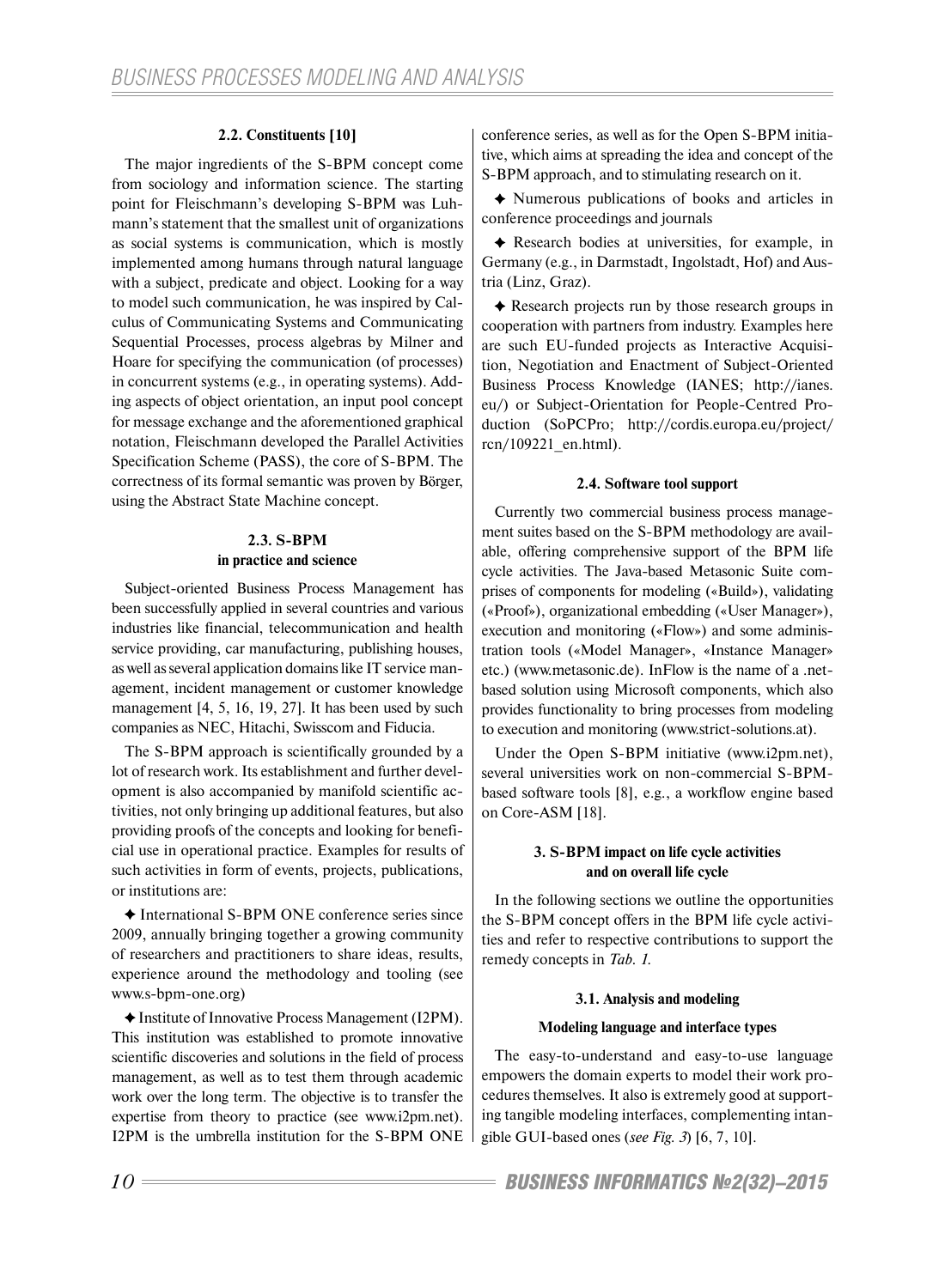People can model a process on a tabletop interface called Comprehand with a digitally augmented modeling surface (*see Fig. 3* upper left) [7]. They place graspable color-coded building blocks on the table. A video camera films all their movements and positions from below, while software interprets the results in real-time and displays them via a video projector on the table surface, as well as on an auxiliary screen. Modelers can connect elements by just touching each other, label them with a PC keyboard or use tangible tools like a rubber to erase connections between the building blocks. The modeling results adopted by all stakeholders can be imported in a GUI-based interface like Metasonic Build, in order to be elaborated and further processed. Comprehand supports many scenarios for joint, collaborative and spatially distributed modeling [20]. A commercial version called Metasonic Touch is available.

Buildbook and Rural Comprehand are technically less sophisticated tangible modeling S-BPM based interfaces. In Buildbook, letter cases represent subjects, while color-coded plugs are used to depict the three behavior states of the S-BPM notation (do, send, receive) and the state transitions (*see Fig. 3* upper middle) [13]. When applying Rural Comprehand, the modelers lay out (magnetic) cards on pinboards and draw lines to connect them in order to construct S-BPM diagrams (see *Fig. 3*, upper right). In both cases, the models generated can be photographed, analyzed with image recognition and imported in a GUI-based interface for further processing.

Combining S-BPM properties with alternative interactive interface types for modeling can reduce method and tool overhead, lower the barriers for stakeholder involvement, increase their motivation and foster elicitation of implicit process knowledge. The high level of stakeholder inclusion and participation promises higher model quality, higher level of acceptance, less modelreality divide and better leveraging of the process knowhow in the organization.

This means that S-BPM significantly contributes to improving the semantic and organizational integration of all stakeholders, facilitating organizational learning driven by them.

# **Intertwining S-BPM and Value Network Analysis (VNA) [28]**

Value Network Analysis (VNA) is derived from Social Network Analysis (SNA). It identifies interactions between value creating and exchanging roles in networks, so it is highly appropriate for analyzing and designing subject-oriented processes. In particular, it helps to identify subjects and their communication to be included in S-BPM models. As VNA analyzes tangible and intangible deliverables, it not only excavates information about formal workflows, but also reveals process behavior that has not been documented or even recognized. Recognizing patterns of informal communication can help identify the «go to» persons with the right know-how, power etc. for actor-driven organizational development, according to the open S-BPM lifecycle (see Section 3.5). VNA



*Fig. 3.* S-BPM-based modeling interfaces (tangible and non-tangible)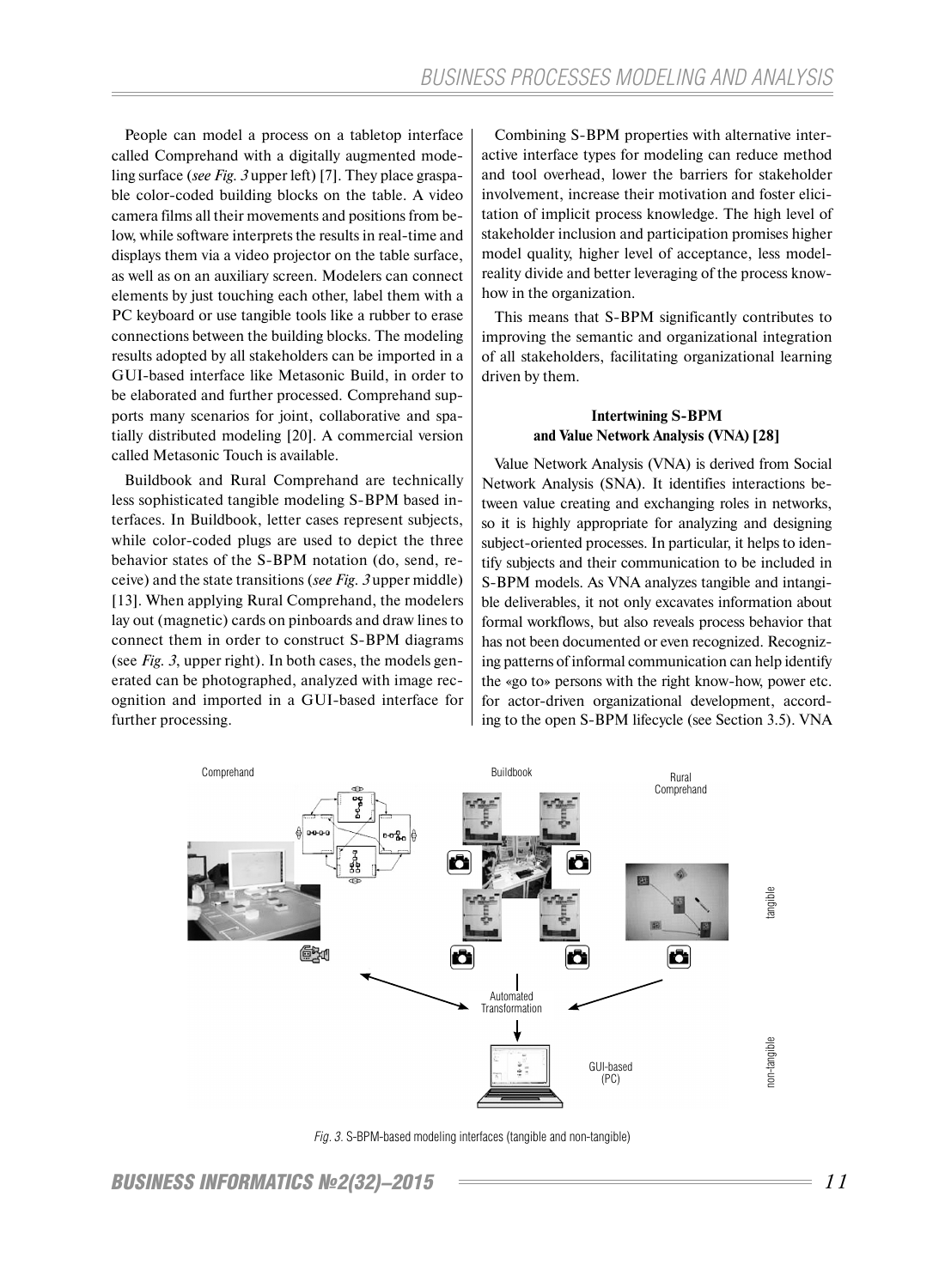can also help to assign the right-skilled people to subjects. Hence, intertwining S-BPM and VNA supports organizational integration and embedding (see Section 3.3).

#### **Modeling by Construction and Restriction [11]**

S-BPM offers an interesting opportunity with regard to the course of modeling. Traditionally, the design process starts with an «empty sheet» and modelers build up the process from scratch by adding elements as necessary (modeling by construction). Beside this, S-BPM allows modeling by restriction. This means the designer presets a «complete» process. It includes all the subjects that are part of the process, their behavior abstractions and an interaction structure, in which each subject can send any message to any other subject at any time, and can receive any message from any other subject, also at any time. From this starting point, the modelers restrict options step by step, by questioning whether a message is necessary to achieve the business goal related to the process, and remove it if not. Needed messages are labeled according to their semantic and, in any case, send and receive states are removed or adapted in the affected behavior specifications. S-BPM-based modeling by restriction can help to increase the model quality and decrease modeling time.

#### **3.2. Validation and optimization**

Before implementation, the process models need to be checked for effectiveness and logical correctness. As S-BPM models are executable, this cannot only be done in traditional walkthroughs using print-outs, large wall papers or projections, but also in IT-based role plays. A model only needs to be deployed onto a webserver, and then it can be tested by representatives of the subjects involved in a distributed web application at different locations. This is the way that they can verify whether the models' do, send and receive actions and their sequence really conforms to how work should be organized from their subject's perspective. Additionally, the availability of the right data at the right time can be checked, e.g., if a subject needs to make a decision in a particular state based on the data received by another subject. In case of any necessity to modify a behavior, the participants of the validation session can change the model on the fly and instantly test the new version again. Such iterations take place until all stakeholders have approved the model. This way of validation again adds to a high level of acceptance and quality of work procedure models. It also significantly reduces the time for building and mutually adopting the model, as compared to traditional approaches.

Hence, subject-oriented validation and optimization fosters integrating stakeholders semantically and organizationally. In pair with the seamless roundtrip engineering, this increases the BPM lifecycle responsiveness, and it can accelerate organizational learning.

# **3.3. Embedding into Organization and IT**

The subjects in the S-BPM model are abstract behavior representations, which are executed by agents at runtime (subject carriers). Concrete agents can be acting elements like humans, robots, software and combinations of those subjects suitable to embody. They need to be assigned to the subjects in order to process instances in daily operation (Embodying).

Organizational embedding means integrating the process model into the existing structure by assigning organizational units and/or single people. The assignment must consider qualification and decision authority required for implementing a behavior, and aim for an optimal match with the know-how, skills and role or position of persons to be assigned. The embedding defines who really gets involved in process instances as initiator (which kind of instance can I start?) and contributor (which instances do I have to work on?  $\rightarrow$  personal work list).

Embedding a model into the IT landscape refers to transforming it into an IT-based workflow controlled by a process engine, as well as to integrating other IT applications where needed. In the available S-BPM-based software environments, a workflow can be created without programming, due to the aforementioned precise formal semantic of the notation.

IT systems or services can be integrated by assigning them to subjects or calling them in respective behavior states. In both cases, interfaces need to be implemented, e.g., for messages exchange with such a subject carrier, or for manipulating business objects managed by another system. For instance, an SAP system could be integrated by addressing its Business Application Programming Interface (BAPI). This would require some lines of code provided in a so-called refinement in the respective behavior state, executed by the process engine at runtime.

With this way of embedding models into organization and IT S-BPM consequently decouples models from implementation. It results in a high level of flexibility in assigning elements of the organizational structure (people, organizational units) and IT to subjects: one process model can be implemented using different organizational structures or agent environments (human and/or IT), e.g., in different subsidiaries. In turn, those environments can serve to implement various process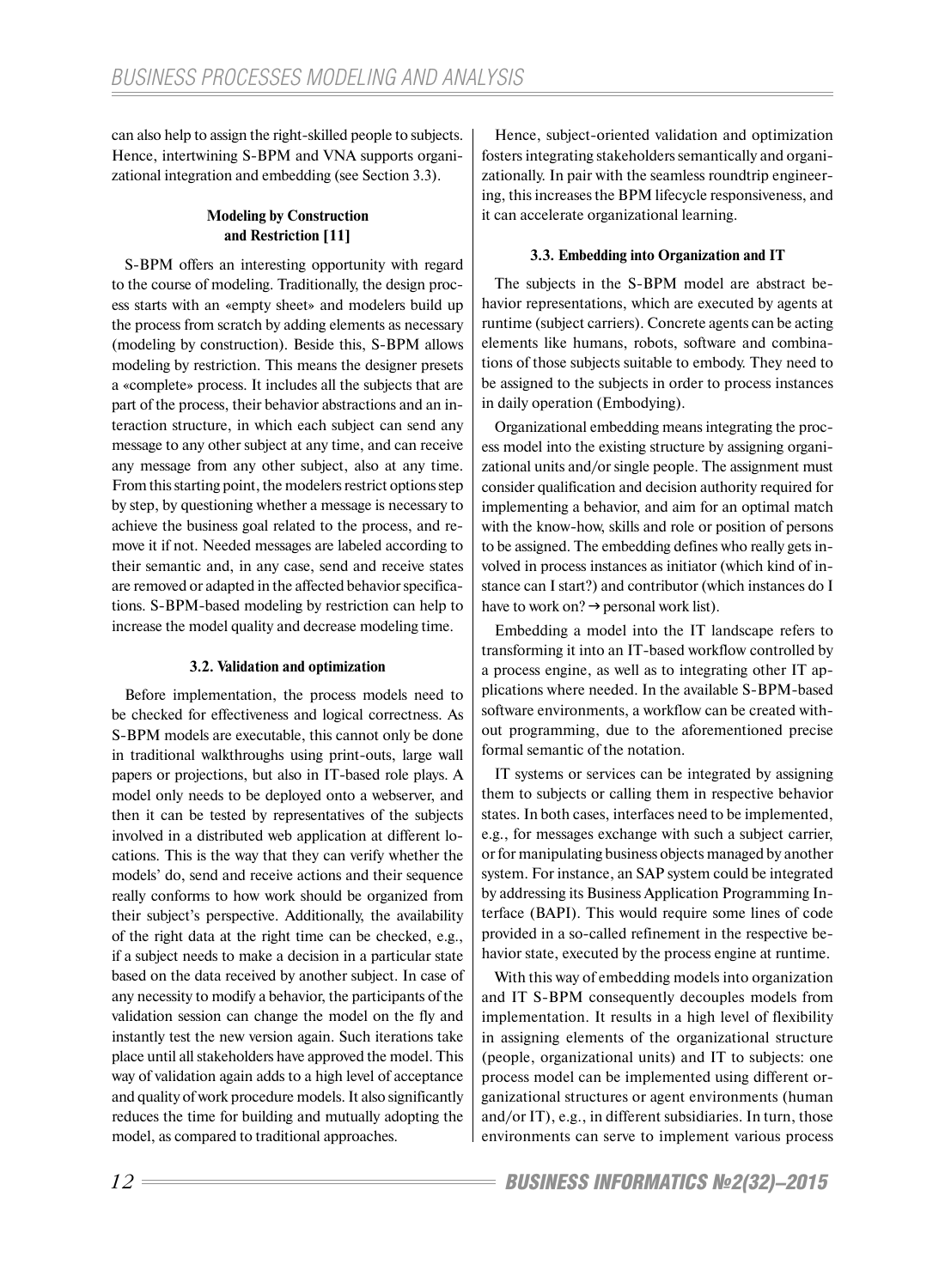models. This makes S-BPM a promising candidate for modeling and implementing Multi Agent Systems (MAS) [9, 17].

The described implementation flexibility that S-BPM enables with regard to organization and IT, as well as its roundtrip properties, positively influences BPM lifecycle responsiveness from the process implementation point of view.

#### **3.4. Execution and monitoring**

#### **Subject execution control by process engine**

During execution, the subject carriers assigned in the step of organizational and IT embedding (see Section 3.3) implement the behavior modeled for their subject. If the execution is controlled by a workflow engine, they are involved by this system according to the model when an instance is being processed. The process engine also provides the users with a list of processes they can start instance of, because they are assigned to the starting subject according to the organizational embedding (e.g., in a vacation request, usually possible for each employee).

The level of detail in the behavior specification defines the degree of freedom the process engine grants the actor for accomplishing their tasks. This usually depends on leadership style and governance in the organization. For example, in a Management by Objectives environment (MBO), only the aim (what?) is specified, while the stakeholders can choose their own ways to get there (how?). In S-BPM this is possible by just defining the interaction points and deliverables, and leave the remaining parts of the behavior open to be specified in more detail by the actors themselves (if necessary). This means they can modify (optimize) their behavior, as long as the interfaces to other subject are not affected.

Thus S-BPM can grant the stakeholders as much individual freedom for designing and performing their work as possible, while assuring coherence at the organizational level. High acceptance and responsiveness of the BPM lifecycle can be expected as an outcome.

# **S-BPM Support for traditional and Business Activity Monitoring [22, 23]**

The subject-oriented BPM approach supports both traditional monitoring and the complementing Business Activity Monitoring (BAM) concept. The traditional business process monitoring creates an ex-post view on Process Performance Indicators (PPIs), such as cycle time. It collects instance data from transactional systems and event logs at runtime, stores it on an aggregated level in a data warehouse, analyzes it on request or periodically, as well as reports and presents results (e.g., as-is vs. to-be values of PPIs) to particular target groups (e.g., process owner). S-BPM based process engines, such as Metasonic Flow, store all sorts of execution data, like number of instances per time. or time stamps for start and end of activities in their audit log (event log). This data can be used for creating reports including

 $\diamond$  Runtime of currently executed and completed instances and duration status displayed as traffic light colors, depending on the time deviation of a maximum value specified in the process model (*see Fig. 4a*).

 $\Diamond$  Runtime of a currently executed instance (absolute value compared with the average), chronological sequence and runtime of single steps performed by the subjects involved (*see Fig. 4b*).

 $\diamond$  Sequence of process steps of a currently executed instance and time stamps for their completion (*see Fig. 4c*).

 $\diamond$  Number of instances created per period (e.g. week) of a particular process, average, minimum and maximum processing time per subject and per process step (activity) (*see Fig. 4d*).

BAM aims for measuring and analyzing metrics for occurring instances in real- time or near real-time. Based on the Complex Event Processing (CEP) concepts, BAM provides timely insight into the running processes, short-term signaling of deviations, and it can trigger exception handling like modifying the course of the current instance or starting another process.

[23] describe an integrated BAM/CEP architecture and an approach to add BAM parameters like activity duration or metric aggregation rules to S-BPM behavior diagrams at build time.

Such BAM architecture can increase responsiveness and assist to early recognizing problems in single instances, as well as taking actions to avoid negative consequences, like customers being dissatisfied and the probability of their cancelling orders.

#### **S-BPM and Activity-based Costing [29]**

S-BPM creates new opportunities for process controlling, due to providing both the functional and processoriented view within one system. It explicitly considers the subjects and people assigned to them during organizational embedding. The multiplication of the time spent by the subjects on their activities with the wages of concrete subject carriers results in realistic process cost estimations with regard to personnel. Subject carriers link to the organizational structure units they belong to. As cost centers are assigned to those organizational units, process costs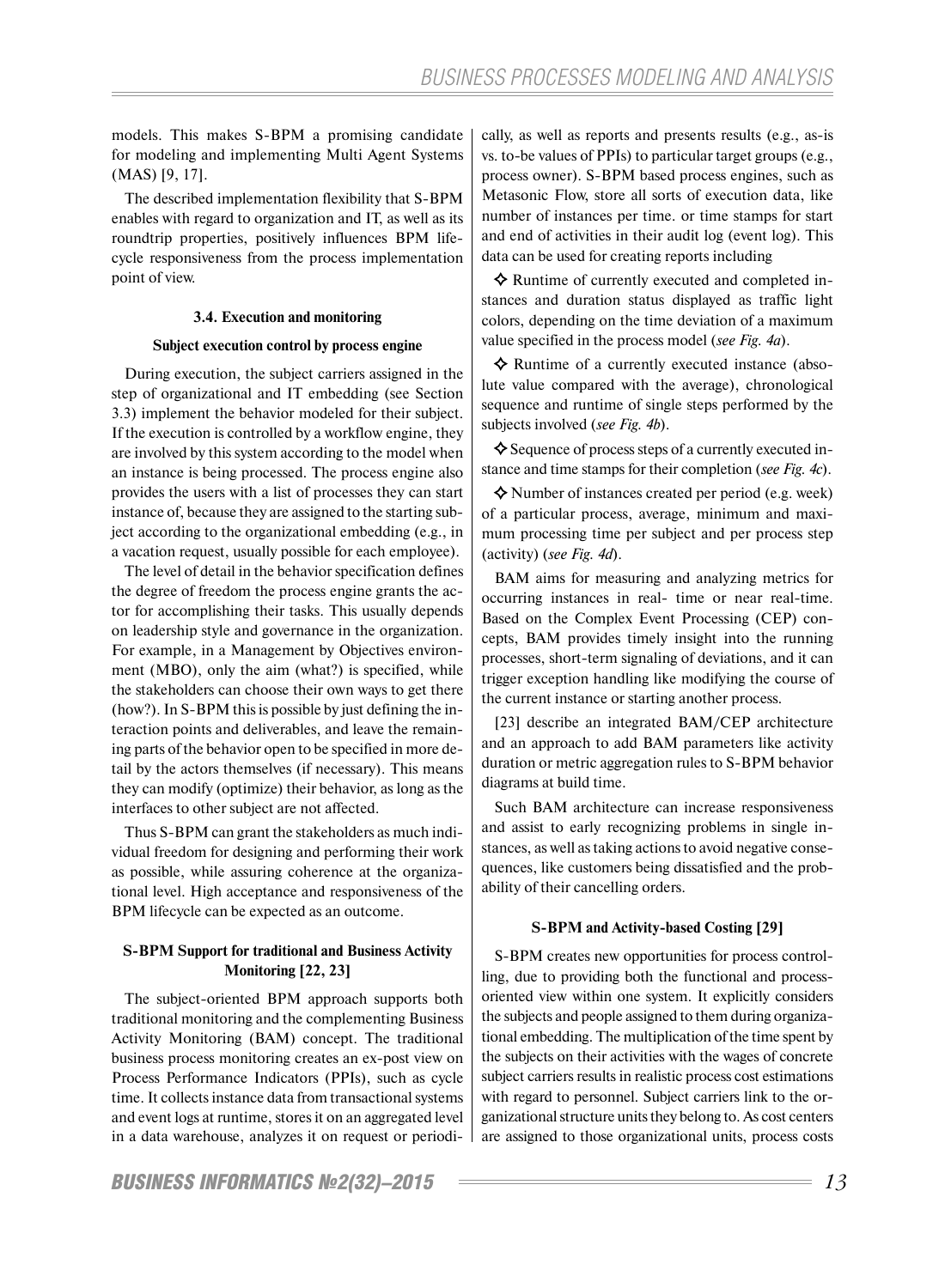

d) Process Report

*Fig. 4*. Instance and process reports created by S-BPM-based workflow engine

can be easily determined at the cost center level, providing valuable information for optimizing processes.

# **Modeling while Executing [10]**

In Section 3.1 we presented modeling options applied before runtime. The S-BPM-based ModelAsYouGo approach [15] also facilitates dynamic modeling, where actors record their communication and functional behavior while executing a process instance. They can modify a model for a single instance by adding subjects or tasks not known at build time. If procedure patterns arise,

they can be used as input for formal models, following the Design-by-Doing principle [14, 25] and closing the roundtrip engineering cycle.

This is another facet of the S-BPM contribution to a more responsive BPM lifecycle.

# **3.5. Open S-BPM Life Cycle [10]**

In the previous sections, we discussed the potential that S-BPM can unfold in single life cycle activities for improving organizational and social integration of stakeholders, as well as BPM life cycle responsiveness. The latter refers to the meta process of S-BPM, in which people can initiate, drive and perform the activity bundles in several: actors execute process instances and interact in order to create the process result (product, service). Experts and facilitators support them in S-BPM life cycle activities on demand. Experts can bring in special domain know how, for example, in IT, while facilitators guide the change process and ensure its adoption within the organization. Governors take care of the design and implementation of the BPM meta process, which sets the frame for organizational development. Cooperation of these roles along life cycle activities helps to align stakeholder behavior and IT capabilitie,s in order to achieve the business goals. Unlike traditional approaches, S-BPM not only facilitates linear but also nonlinear sequences of the activity bundles (*see Fig. 5*). The reason for that lies in its capability for seamless roundtrip engineering with executable models, contributing to stakeholder-driven dynamics and agile organizational development. Hence, we call the S-BPM life cycle 'open'.

# **4. Conclusion**

To conclude, we summarize the results of chapter 3 and then present some selective concepts for further developing of S-BPM.

#### **4.1. S-BPM contributions to meet current BPM challenges**

In section 1.2, we explained the shortcomings of the traditional BPM, as well as the concepts to tackle them in order to move to a more contemporary BPM (*see Tab. 1*). In *Fig. 6*, we seize these remedy concepts and assign them to the major features S-BPM has to offer for implementing them [10]. The figure also depicts the most important benefits, which can arise from applying subject orientation.

# **4.2. Lines of further development**

In the previous sections, we described S-BPM as a people-centric BPM concept, which fosters a high degree of organizational and semantic integration of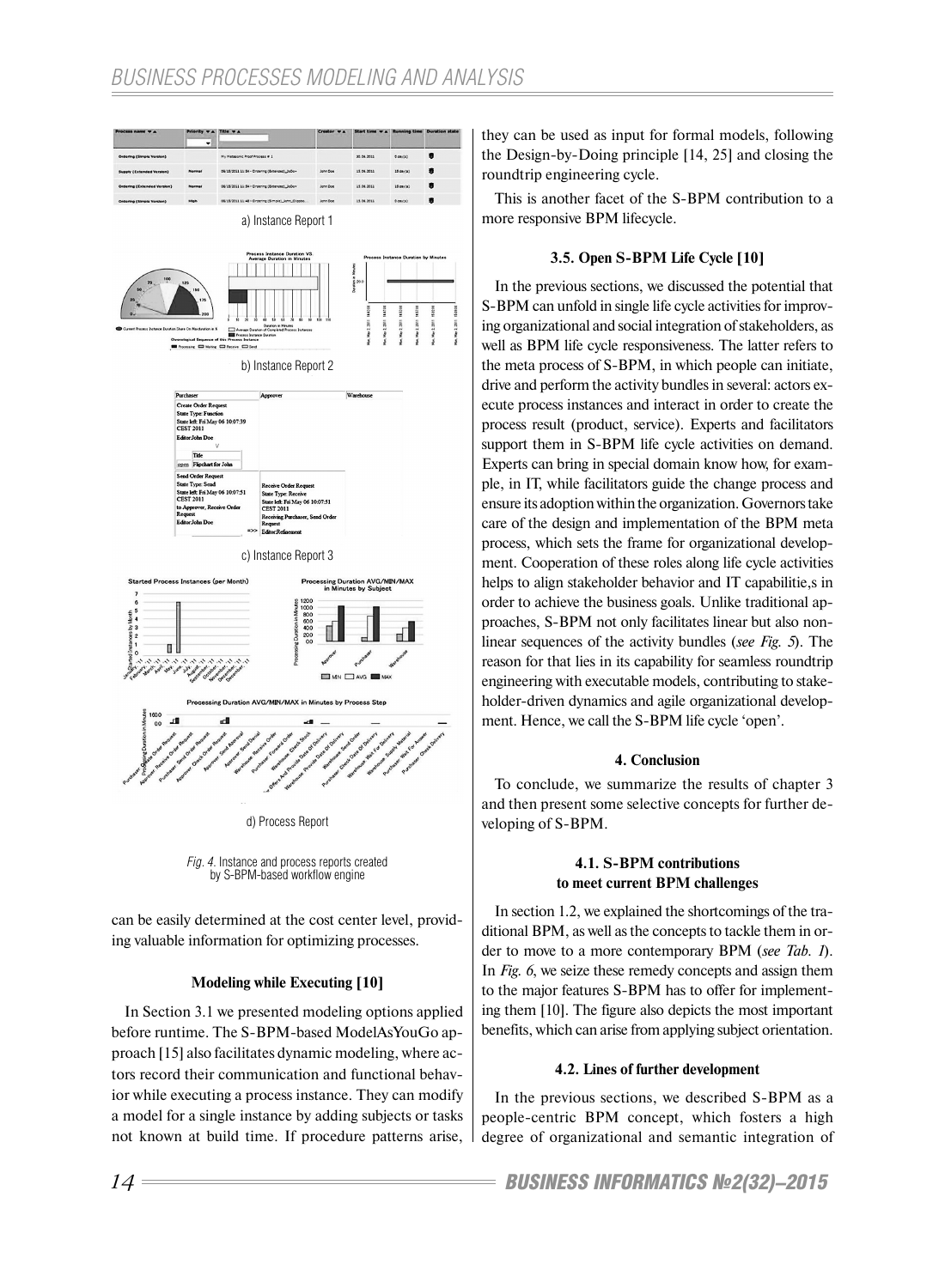

*Fig. 5*. Linear and non-linear S-BPM-based organizational development

stakeholders and life cycle responsiveness, all adding to increased agility of the organization. One of the reasons is that the simple S-BPM notation facilitates modeling interface types, such as those presented in Section 3.1 and discussed in more detail in [7], very well supporting the elicitation of process knowledge. However, these interfaces differ in learning effort for usage, possibility to further process the results and accessibility. For example, modeling software like Metasonic Build requires user training and buying licenses.

In case users only model from time to time, this might be a disadvantage. Tangible interfaces in form of modeling tables or letter cases, like Metasonic Touch and Buildbook, are easy to use, and their results can easily be brought to execution. Their availability might be limited though, e.g. because of cost. Brown paper modeling is easy and the equipment needed is available in each office. The disadvantage here is that manual transformation is required to prepare the model for execution or later modification.

Considering these limitations, we were looking for a modeling interface that would be available in nearly any work place and allow using the models created with it for direct execution by an IT system. This led to the idea of using MS Excel for describing S-BPM models. It is available on nearly each office desk, besides, spreadsheet files have a well-defined structure, which can further be processed by workflow tools. Subject interaction and behavior can easily be described in S-BPM notation following simple rules. *Fig. 7* depicts the subject communication of the business trip example (compare with *Fig. 1*). The subjects are arranged in columns, and messages, in lines as combined cells, indicating direction beside their name and marking the receiver by higher/lower case.

In the subject behavior diagram, the columns contain behavior states of the three types (S=Send, R=Receive, I=Internal Function), while the combined cells in the rows serve to express the state transitions. The employee's



*Fig. 6.* S-BPM contributions to meet current BPM challenges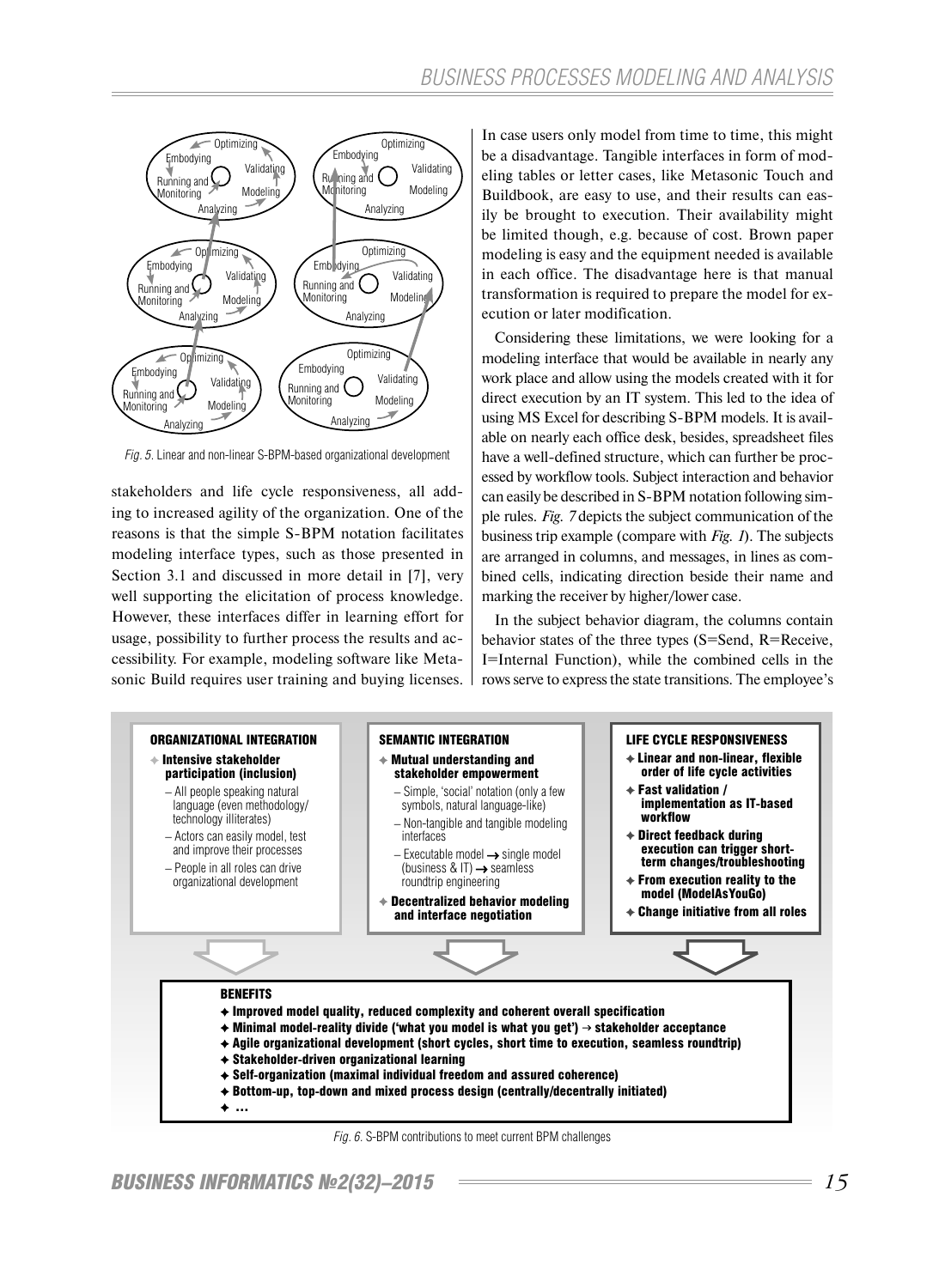| 0 | Employee           | <b>Manager</b>              | Travel agent |
|---|--------------------|-----------------------------|--------------|
|   | <b>BT Resguest</b> |                             |              |
| n |                    | <b>BT</b> Approval          |              |
| 3 |                    | <b>BT</b> Reject            |              |
|   |                    | <b>BT</b> Resguest approved |              |

*Fig. 7*. Subject interaction diagram defined with MS Excel

behavior is visible in *Fig. 8* (compare with *Fig. 2* left part).

The MS Excel tables describing a business process can be exported to files in the 'Comma-Separated Values (CSV)' format. For the employee behavior, this results can be seen in *Fig. 9*. The line numbers were included to directly refer to the rows in the table, we replaced the commas with semicolons as separators.

The CSV file contains all the information required for generating code for the subject-specific behavior. In order to allow comprehensive process specifications, the approach based on standard office tools needs to be extended. Further research should include concepts for input pool implementation and for incorporating the existing applications and data in form of business objects. The overall structure of the code for implementing a subject is given in *Fig. 10*.

Code generation out of the CSV format should consider emerging programming languages appropriate for cloud computing. The Akka framework in combination with Scala (http://akka.io/) is a promising candidate because it covers a lot of S-BPM aspects e.g., actors

```
: I : S : R : I : I : I0; Fill in BT Request; Send BT Request
to manager; Receive Answer
from manager; Go on BT; End; End
1; Fill in BT Request done; >;;;;
2;;To manager: BT Request;>;;;
```
3;;;From Manager: Rejected;;;> 4;;;From Manager: Accepted;>;;  $5$ ;;;;Go on BT done;>;  $777777$ 

*Fig. 9*. CSV code of the subject behavior of 'Employee'



*Fig. 10.* Code structure for subjects

and asynchronous message exchange. First experiments with that environment led to promising results and will be continued.

| Fill in BT Resquest        | Send BT to Resguest manager | <b>Receive Answer from manager</b> | Go on BT      | End | End |
|----------------------------|-----------------------------|------------------------------------|---------------|-----|-----|
| 1 Fill in BT Resguest done |                             |                                    |               |     |     |
|                            | To manager: BT Resquest     |                                    |               |     |     |
|                            |                             | To Manager: Rejected               |               |     |     |
|                            |                             | To Manager: Accepted               |               |     |     |
|                            |                             |                                    | Go on BT done |     |     |

*Fig. 8.* Subject behavior diagram of the subject 'Employee' specified in MS Excel

#### **References**

- 1. Back A., von Krogh G., Seufert A., Enkel E. (eds) (2005) *Putting know ledge networks into action*, Berlin: Springer.
- 2. Bruno G., Dengler F., Jennings B. (2011) Key challenges for enabling agile BPM with social software. *Journal of Software Maintenance and Evolution: Research and Practice*, no. 23, pp. 297–326.
- 3. Erol S., Granitzer M., Happ S., Jantunen S., Jennings B., Johannesson P., et al (2010) Combining BPM and social software: Contradiction or chance? *Journal of Software Maintenance and Evolution: Research and Practice*, no. 22, pp. 449–476.
- 4. Fleischmann A., Schmidt W., Stary C. (2015) *S-BPM in the wild: Value creating practice in the field*, Berlin Heidelberg: Springer (in press).
- 5. Fleischmann A., Schmidt W., Stary C. (2014) Subject-oriented Business Process Management. *Handbook on Business Process Management*, 2nd edition (eds. J. vom Brocke, M.Rosemann), Berlin Heidelberg, Springer.
- 6. Fleischmann A., Schmidt W. (2014) Cognitive support for S-BPM user interfaces intertwining modeling and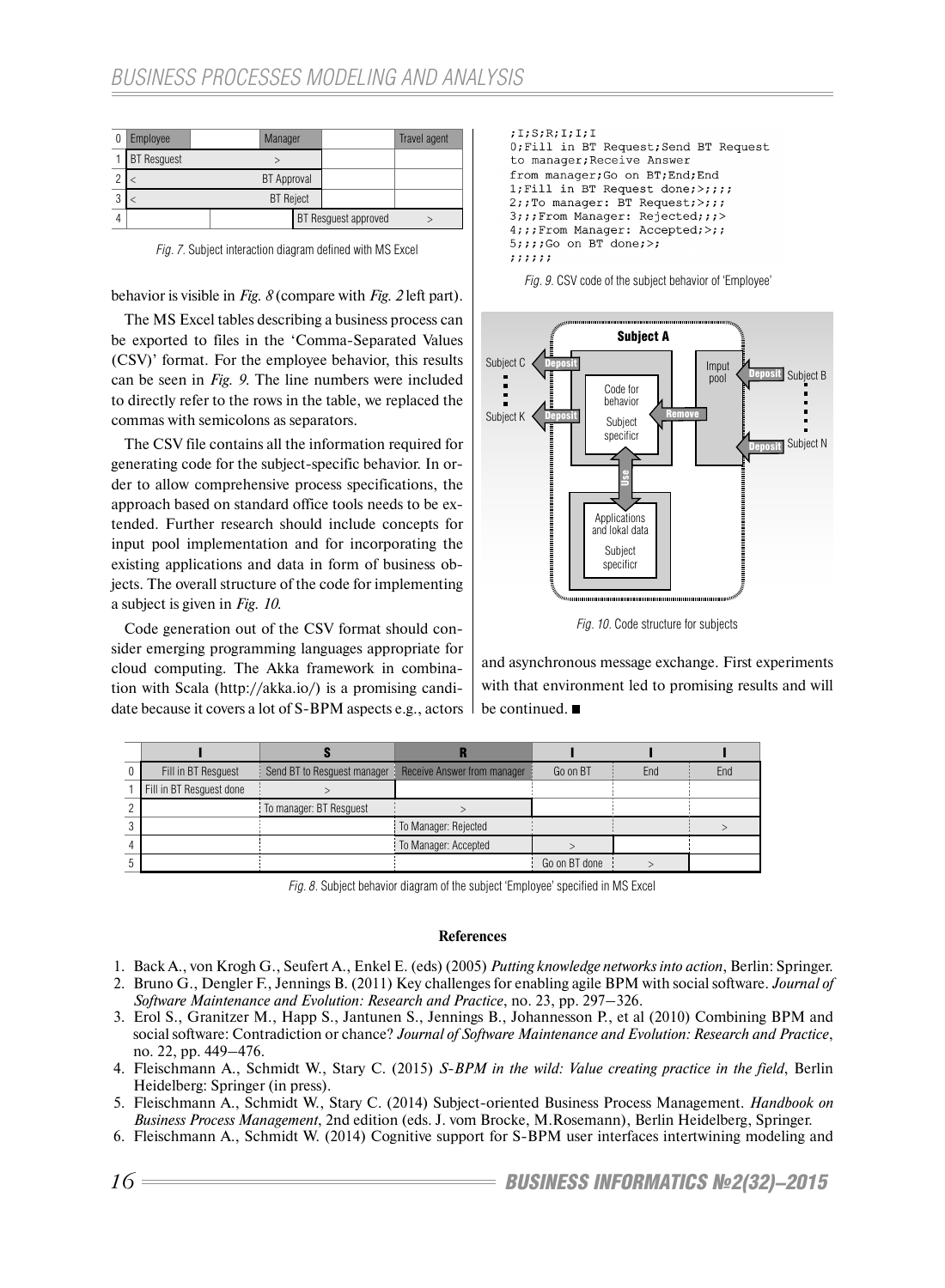execution, Proceedings of the *32nd European Conference on Cognitive Ergonomics (Vienna, Austria, September 01-03, 2014)*, New York: ACM.

- 7. Fleischmann A., Schmidt W., Stary C. (2014) Tangible or not tangible: A comparative study of interaction types for process modeling support. *Human-Computer Interaction, Part II (ed. M.Kurosu)*, HCII 2014, LNCS 8511, pp. 544–555.
- 8. Fleischmann A., Schmidt W., Stary C. (2013) Open S-BPM = Open innovation. Proceedings of the *5th International Conference S-BPM ONE 2013, Communications in Computer and Information Sciences (CCIS), Deggendorf, Germany, March 11-12, 2013 (eds. H.Fischer, J.Schneeberger)*, Berlin Heidelberg: Springer, pp. 295–320.
- 9. Fleischmann A., Kannengießer U., Schmidt W., Stary C. (2013) Subject-oriented modeling and execution of multi-agent business processes. Proceedings of the *2013 IEEE/WIC/ACM International Conferences on Web Intelligence (WI) and Intelligent Agent Technology (IAT) (Atlanta, US, November 17-20, 2013)*. IEEE Computer Society, pp. 138–145.
- 10. Fleischmann A., Schmidt W., Stary C. (2013) Subject-oriented BPM = Socially Executable BPM. Proceedings of the *15th IEEE Conference on Business Informatics (CBI 2013), Workshop on Social Business Process Management (SBM 2013) (Vienna, Austria, July 15-18, 2013)*. IEEE Computer Society, pp. 399–406.
- 11. Fleischmann A., Schmidt W., Stary C. (2012) A primer to subject-oriented business process modeling. Proceedings of *S-BPM ONE – Scientific Research: 4th International Conference S-BPM ONE 2012 (Vienna, Austria, April 4-5, 2012), Lecture Notes in Business Information Processing (LNBIP)*, no. 104, Berlin-Heidelberg: Springer, pp. 218–239.
- 12. Fleischmann A., Schmidt W., Stary C., Obermeier S., Börger E. (2012) *Subject-oriented Business Process Management*. Berlin-Heidelberg, Springer.
- 13. Fleischmann C. (2013) *Subject-oriented process survey: An approach and modeling tool for executing subjectoriented process surveys*, Diploma thesis, Vienna: Vienna University of Technology.
- 14. Gall N. (2012) Social BPM. *Hype cycle for Business Process Management* (ed. J.Dixon), Gartner Inc., pp. 27–29.
- 15. Gottanka R., Meyer N. (2012) ModelAsYouGo: (Re-) design of S-BPM process models during execution time. *S-BPM ONE 2012, LNBIP*, vol. 104 (ed. C.Stary), Berlin: Springer, pp. 91–105.
- 16. Konjack G. (2010) Case study: AST order control processing. S-BPM ONE Setting the stage for Subj*ect Oriented Process Management, CICS*, vol. 85 (eds. H.Buchwald et al), Heidelberg: Springer Verlag, pp. 115–120.
- 17. Lawall A., Schaller T., Reichelt D. (2013) Integration of dynamic role resolution within the S-BPM approach. *S-BPM ONE - 2013, CCIS*, vol. 360 (eds. H.Fischer, J.Schneeberger), Heidelberg: Springer Verlag, pp. 21–33.
- 18. Lerchner H., Stary C. (2014) An open S-BPM runtime environment based on abstract state machines. Proceedings of the *16th IEEE Conference on Business Informatics (CBI 2014, Geneva, Switzerland, July 14-17, 2014)*. IEEE Computer Society, pp. 54–61.
- 19. Nakamura S. et al (2011) CGAA/EES at NEC Corporation, powered by S-BPM: The subject-oriented BPM development technique using top-down approach. *S-BPM ONE – Learning by Doing - Doing by Learning, CCIS*, vol. 213 (ed. W.Schmidt), Heidelberg: Springer Verlag, pp. 91–105.
- 20. Oppl S. (2011) Subject-oriented elicitation of distributed business process knowledge. *S-BPM ONE 2011, CCIS*, vol. 213 (ed. W.Schmidt), Berlin: Springer, pp. 16–33.
- 21. Schmidt R., Nurcan S. (2009) BPM and social software. *BPM 2008 International Workshops, LNBIP*, vol. 17 (eds. D.Ardagna, M.Mecella, et al), Berlin: Springer, pp. 649–658.
- 22. Schmidt W. (2013) Business activity monitoring. *Business Intelligence and Performance Management: Theory, systems and industrial applications* (eds. P.Rausch, A.Sheta, A.Ayesh), Springer UK, pp. 229–242.
- 23. Schmidt W., Fleischmann A. (2013) Business process monitoring with S-BPM. Proceedings of the *5th International Conference S-BPM ONE 2013, Communications in Computer and Information Sciences (CCIS)*, vol. 360 (eds. H.Fischer, J.Schneeberger), Berlin Heidelberg: Springer, pp. 274-291.
- 24. Sch nthaler F., Vossen G., Oberweis A., Karle T. (2012) *Business processes for communities*, Berlin: Springer.
- 25. Sinur J. (2010) *Design by doing: An extension to BPM behavior*. Available at: http://blogs.gartner.com/jim\_ sinur/2010/05/02/design-by-doing-an-extension-to-bpm-behavior/ (accessed 15 January 2015).
- 26. Swenson K. (2010) The quantum organization: How social technology will displace the Newtonian view. *Social BPM* (ed. L.Fischer), Lighthouse Point: Future Strategies Inc., pp. 19–34.
- 27. Walke T. et al (2013) Case Study @ Swisscom (Schweiz) AG: iPhone 5 Self-Service Order App and Process-Workflows. *S-BPM ONE – 2013, CCIS*, vol. 360 (eds. H.Fischer, J.Schneeberger), Heidelberg: Springer Verlag, pp. 264–273.
- 28. Weber J. Schmidt W., Weber P. (2012) Using social network analysis and derivatives to develop the S-BPM approach and community of practice. Proceedings of *S-BPM ONE – Scientific Research: 4th International Conference S-BPM ONE 2012 (Vienna, Austria, April 4-5, 2012)*, Lecture Notes in Business Information Processing (LNBIP), no. 104 (ed. C.Stary). Berlin Heidelberg: Springer, pp. 205–217.
- 29. Zehbold C., Schmidt W., Fleischmann A. (2013) Activity-based costing for S-BPM. Proceedings of the *5th International Conference S-BPM ONE 2013, Communications in Computer and Information Sciences (CCIS)*, no. 360 (eds. H.Fischer, J.Schneeberger), Berlin Heidelberg: Springer, pp. 166-177.

*BUSINESS INFORMATICS №2(32)–2015 17*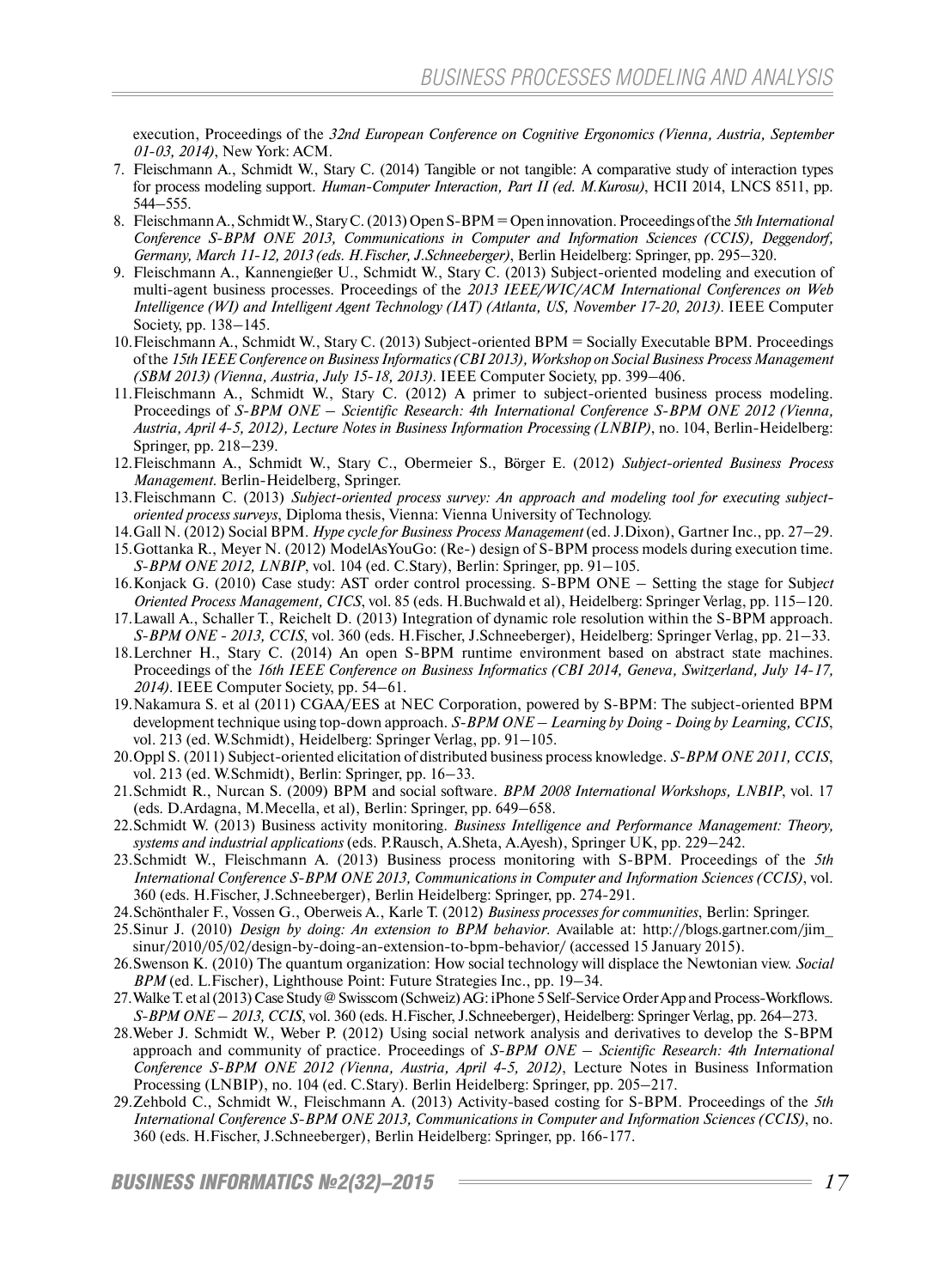# S-BPM КАК НОВЫЙ ИМПУЛЬС В УПРАВЛЕНИИ БИЗНЕС-ПРОЦЕССАМИ: ОБЗОР

# *А. ФЛЯЙШМАН*

*Owner, Interaktiv Unternehmensberatung* Адрес: Burgfriedenstra  $\beta e$ , *Адрес: Pfaffenhofen, 85276, Germany E-mail: albert.fleischmann@interaktiv.expert*

# *В. ШМИДТ*

*Professor for Business Informatics, Technische Hochschule Ingolstadt, Business School Адрес: 10, Esplanade, Ingolstadt, 85049, Germany E-mail: werner.schmidt@thi.de*

*Субъектно-ориентированное управление бизнес-процессами (S-BPM) представляет собой достаточно новый подход к работе с различными бизнес-процессами в организациях, от анализа до их реализации, с использованием информационных технологий. Данный подход сфокусирован на действующих субъектах в процессах (человек, программное обеспечение, роботы и др.) и их действиях для достижения цели, поставленной перед процессом. Ориентация на различных стейкхолдеров и коммуникации делает данный подход более предпочтительным по сравнению с традиционными средствми управления бизнес-процессами. Это объясняется отсутствием различий между реальными процессами и их представлениями (разделения между моделью и реальностью), возможностями улучшений на основе предложений сотрудников компаний (отсутствием «потерянных инноваций»), а также относительно быстрой адаптацией организации и ее ИТ-инфраструктуры к изменяющимся требованиям.*

*С учетом простоты понимания и использования описательного подхода на основе схемы естественного языка «субъект-предикат-объект», S-BPM использует семантическую и организационную интеграцию людей при описании и проектировании бизнес-процессов. С другой стороны, понятная формализованная семантическая модель на фоне графического представления позволяет организовать автоматическое создание программного кода для выполнения потока рабочих процессов «на лету». Таким образом, стейкхолдеры могут сразу тестировать создаваемые модели, а затем итерационно их улучшать, дорабатывая до полной, по их мнению, готовности к выполнению и запуску на компьютере. Это ведет к реализации двустороннего подхода к проектированию, понятного для обеих сторон – бизнеса и специалистов в области информационных технологий, что значительно улучшает организационную составляющую и адаптивность подхода.* 

*В статье представлены основные свойства и характеристики подхода S-BPM и рассматриваются особенности его влияния на жизненный цикл управления бизнес-процессами, с учетом повышения степени участия различных стейкхолдеров в моделировании и оптимизации бизнес-процессов.* 

**Ключевые слова:** быстрота, моделирование процессов, выполнение процессов, жизненный цикл бизнес-процессов, субъектно-ориентированное управление бизнес-процессами, субъектно-ориентированность.

**Цитирование:** Fleischmann A., Schmidt W. S-BPM as a new impetus in Business Process Management: A survey // Business Informatics. 2015. No. 2 (32). P. 7–19.

#### **Литература**

- 1. Back A., von Krogh G., Seufert A., Enkel E. (eds) Putting know ledge networks into action, Berlin: Springer, 2005.
- 2. Bruno G., Dengler F., Jennings B. Key challenges for enabling agile BPM with social software // Journal of Software Maintenance and Evolution: Research and Practice. 2011. No. 23. P. 297–326.
- 3. Erol S., Granitzer M., Happ S., Jantunen S., Jennings B., Johannesson P., et al. Combining BPM and social software: Contradiction or chance? // Journal of Software Maintenance and Evolution: Research and Practice. 2010. No. 22. P. 449–476.